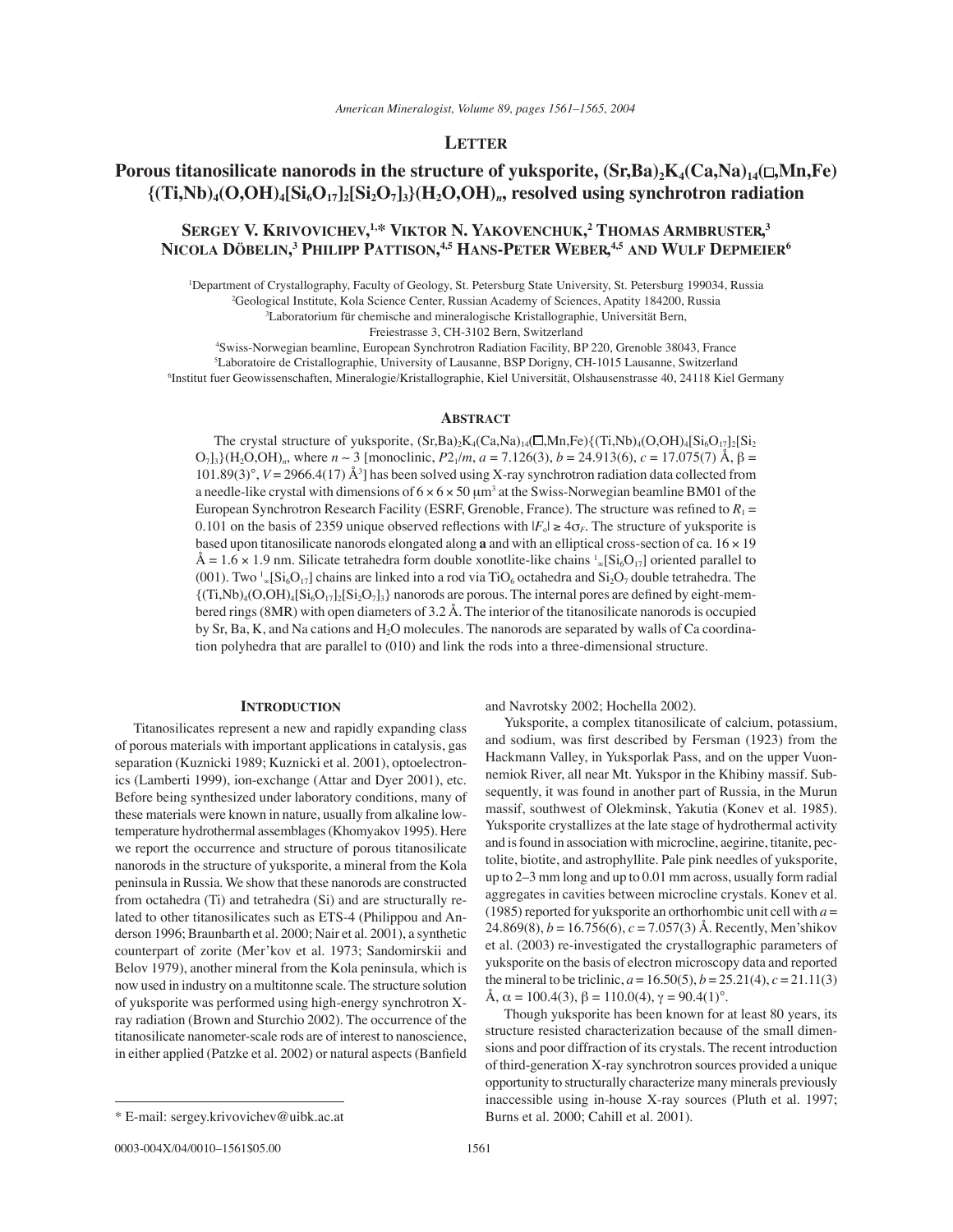#### **EXPERIMENTAL METHODS**

X-ray diffraction experiments were performed under ambient conditions at the Swiss-Norwegian beamline BM01 of the European Synchrotron Research Facility (ESRF) with an imaging plate area detector (Mar $345$ ;  $2300 \times 2300$  pixels) with a crystal-to-detector distance of 160 mm. Some tens of needle-like crystals of yuksporite were mounted on tapered glass fibers. Most of them yielded very poor diffraction patterns. However, we were able to find two crystals whose diffraction patterns could be indexed. Data were collected from both crystals. However, the data were better for the crystal with dimensions of  $6 \times 6 \times 50 \,\mu m^3$ . Diffraction data were measured using monochromatized radiation ( $\lambda = 0.80000 \text{ Å}$ ) in an oscillation mode by rotating the crystal in  $\varphi$  by  $2^{\circ}$  in 2 min per frame; 100 frames were measured. The unit-cell parameters were refined using 387 reflections. We determined that yuksporite is monoclinic,  $P2_1/m$ ,  $a = 7.126(3)$ ,  $b = 24.913(6)$ ,  $c = 17.075(7)$  Å,  $β =$  $101.89(3)$ °,  $V = 2966.4(17)$  Å<sup>3</sup>. These data are in general agreement with the unitcell parameters reported by Konev et al. (1985), taking into account weaknesses of spots in the diffraction photographs taken by these authors (A.N. Sapozhnikov, personal communication). However, our unit-cell parameters are in disagreement with those reported by Men'shikov et al. (2003). The intensities were integrated and merged with the program CrysAlis. Lorentz and polarization corrections were applied and absorption effects were corrected using SADABS (*R*int = 0.057). The structure was solved using the SHELXS program. A pseudomerohedral twinning model was solved using the STEEXS program. To pseudomerolically which model was introduced by means of a transformation matrix  $[100/010/101]$  which significantly improved the refinement quality (the  $R_1$  index changed from ~15 to 10%). In this model (001) is the twin composition plane. The occupancies of the atom positions were refined using scattering factors for Ti, K, Ca, Na, Sr, and Mn, and were subsequently fixed at the values given in Table 1 so as to be in agreement with the results of chemical analysis (see below). The agreement factor for the final model is  $R_1 = 0.101$  for 2359 unique observed reflections with  $|F_0| \ge 4\sigma_F$ . The refinement results include atomic positional and isotropic displacement parameters (Table 1). Selected bond lengths are given in Table 2. Because of the poor quality of crystals and twinning effects, the bond lengths are somewhat in error. For example, some of the Si-O distances are in the range of  $1.49-1.57$  Å, which is relatively short. However, the data were good enough to reveal the general topological and geometrical features of the structure.

Because of the errors in the observed bond lengths, bond-valence analysis of the structure does not provide reliable information for the assignment of the OH and H2O groups. Therefore, the following measures were undertaken: (1) all anions bonded to Si and Ti are considered to be O atoms; (2) anions not bonded to Si and Ti and bonded to three Ca, Na, or Sr positions each with cation-anion distances of 2.3–2.5 Å are considered to be OH groups; (3) other anions are considered to be H<sub>2</sub>O groups.

The chemical composition of yuksporite was determined by wavelength-dispersion spectrometry using a Cameca MS-46 electron microprobe operating at 20 kV and 20 nA. The following standards were used: lorenzenite (Na and Ti), diopside (Ca, Si), wadeite (K), MnCO<sub>3</sub> syn. (Mn), hematite (Fe), celestine (Sr), Nb metal (Nb), and synthetic BaSO<sub>4</sub> (Ba). The chemical composition is (in wt%): Na<sub>2</sub>O 5.58, SiO<sub>2</sub> 40.30, K<sub>2</sub>O 7.01, CaO 17.60, TiO<sub>2</sub> 9.31, MnO 0.44, Fe<sub>2</sub>O<sub>3</sub> 0.31, SrO 5.36,  $Nb_2O_5$  3.29,  $BaO$  3.75,  $H_2O(calc)$  7.05, sum 100.00. The empirical chemical formula calculated on the basis of Si = 18 is  $(Na_{4.83}K_{4.00}Ba_{0.66})_{z=9.49}(Ca_{8.42}Sr_{1.39})_{z=9.81}$  $Ti_{3.13}Nb_{0.66}Mn_{0.17}Fe_{0.10}S_{2=3.89}Si_{18}O_{59}nH_2O$ , where  $n \sim 3$ , which is in general agreement with the results of the crystal-structure study.

#### **RESULTS**

The structure of yuksporite (Fig. 1) is based upon complex rods consisting of corner-sharing  $TiO<sub>6</sub>$  octahedra and  $SiO<sub>4</sub>$  tetrahedra (Fig. 2). The rods are parallel to **a** and have an elliptical cross-section measuring ca.  $16 \times 19$  Å =  $1.6 \times 1.9$  nm. The structure of titanosilicate rods in yuksporite is remarkable and is unique among both synthetic and natural silicates. Silicate tetrahedra consist of nine symmetry-independent types.  $Si1O<sub>4</sub>$ ,  $Si4O<sub>4</sub>$  and  $Si5O<sub>4</sub>$  tetrahedra are linked via common O atoms to form xonotlite-like double *dreier* chains <sup>1</sup>∞[Si<sub>6</sub>O<sub>17</sub>] according to the Liebau's nomenclature (Liebau 1985; i.e., double chains with three tetrahedra within their identity periods) (Fig. 2c). These chains are parallel to **a** and are oriented perpendicular to **c**. Similar  $\frac{1}{\infty}$ [Si<sub>6</sub>O<sub>17</sub>] chains are made up of Si2O<sub>4</sub>, Si6O<sub>4</sub>, and  $Si8O_4$  tetrahedra (Fig. 2d). Two  $\frac{1}{\infty} [Si_6O_{17}]$  chains are linked into

| TABLE 1. | Atomic coordinates, occupancies, and displacement |
|----------|---------------------------------------------------|
|          | parameters $(\AA^2)$ for yuksporite               |

|                            |                                    | $p$ urumcters ( $\eta$ ) ion | anaporite   |               |                  |  |  |  |
|----------------------------|------------------------------------|------------------------------|-------------|---------------|------------------|--|--|--|
|                            | Atom Occupation                    | Х                            | у           | Z             | $U_{\text{iso}}$ |  |  |  |
| Ti1                        | $Ti_{0.80}Nb_{0.20}$               | 0.1754(5)                    | 0.59949(13) | 0.0992(2)     | 0.008(2)         |  |  |  |
| Ti2                        | $Ti_{0.75}Nb_{0.25}$               | $-0.6751(6)$                 | 0.59968(13) | 0.4004(2)     | $0.020*$         |  |  |  |
| Si1                        | Si                                 | $-0.1835(10)$                | 0.6319(2)   | –0.0579(4)    | 0.014(2)         |  |  |  |
| Si <sub>2</sub>            | Si                                 | $-0.8749(11)$                | 0.6333(2)   | 0.5566(4)     | 0.020(2)         |  |  |  |
| Si3                        | Si                                 | $-0.0272(9)$                 | 0.5414(3)   | 0.2471(4)     | 0.020(2)         |  |  |  |
| Si4                        | Si                                 | $-0.6302(10)$                | 0.6324(2)   | $-0.0584(4)$  | 0.016(2)         |  |  |  |
| Si5                        | Si                                 | 0.0419(10)                   | 0.6874(3)   | $-0.1648(4)$  | 0.022(2)         |  |  |  |
| Si6                        | Si                                 | $-0.5417(9)$                 | 0.6891(2)   | 0.6629(4)     | 0.016(2)         |  |  |  |
| Si7                        | Si                                 | 0.5259(7)                    | 0.5442(2)   | 0.2476(3)     | 0.007(2)         |  |  |  |
| Si8                        | Si                                 | $-0.3152(10)$                | 0.6335(2)   | 0.5563(4)     | 0.015(2)         |  |  |  |
| Si9                        | Si                                 | $-0.6591(9)$                 | 0.6881(2)   | 0.2500(4)     | 0.016(2)         |  |  |  |
| Sr1                        | $Sr_{0.35}Ba_{0.15}$               | $-0.3119(7)$                 | 0.6337(3)   | 0.1271(3)     | 0.012(3)         |  |  |  |
| Sr <sub>2</sub>            | $Sr_{0.35}Ba_{0.15}$               | $-0.1863(6)$                 | 0.6332(3)   | 0.3752(2)     | 0.008(2)         |  |  |  |
| K1                         | $K_{0.90}$                         | $-0.0560(12)$                | 3/4         | $-0.3617(5)$  | 0.021(5)         |  |  |  |
| K2                         | $K_{0.95}Ba_{0.05}$                | $-0.4425(12)$                | 3/4         | $-0.1352(5)$  | 0.038(5)         |  |  |  |
| K3                         | $\mathsf{K}_{0.60}$                | 0.1902(44)                   | 3/4         | 0.0472(10)    | 0.036(9)         |  |  |  |
| K4                         | $K_{0.90}$                         | $-0.6430(21)$                | 3/4         | 0.4511(9)     | 0.070(8)         |  |  |  |
| K5                         | $K_{0.40}$                         | 0.0889(64)                   | 3/4         | 0.0476(14)    | 0.031(13)        |  |  |  |
| Na1                        | Na <sub>0.50</sub>                 | $-0.1885(35)$                | 0.6082(17)  | 0.3830(13)    | 0.005(13)        |  |  |  |
| Na2                        | Na <sub>0.50</sub>                 | $-0.3189(28)$                | 0.6097(11)  | 0.1054(13)    | 0.030(9)         |  |  |  |
| Na3                        | $Ca_{0.25}Na_{0.75}$               | -0.9222(14)                  | 0.4848(3)   | 0.4125(4)     | 0.013(4)         |  |  |  |
| Ca1                        | Ca                                 | 0.2479(8)                    | 0.5873(1)   | $-0.2500(3)$  | 0.0146(11)       |  |  |  |
| Ca <sub>2</sub>            | $Ca_{0.70}Na_{0.30}$               | 0.0767(11)                   | 0.5177(2)   | $-0.0915(3)$  | 0.010(3)         |  |  |  |
| Ca <sub>3</sub>            | Ca                                 | $-0.2491(8)$                 | 0.5851(2)   | $-0.2499(3)$  | 0.015(2)         |  |  |  |
| Ca4                        | $Ca_{0.50}Na_{0.50}$               | $-0.4213(13)$                | 0.5163(3)   | $-0.0831(4)$  | 0.020(3)         |  |  |  |
| Ca <sub>5</sub>            | $Ca_{0.80}Na_{0.20}$               | $-0.4237(12)$                | 0.4826(3)   | 0.4110(3)     | 0.030(3)         |  |  |  |
| M                          | $Mn_{0.15}Fe_{0.10}$               | $-0.2532(23)$                | 3/4         | 0.2424(10)    | 0.054(7)         |  |  |  |
| O1                         |                                    | 0.4922(20)                   | 0.5223(9)   | –0.2541(9)    | 0.032(5)         |  |  |  |
| O <sub>2</sub>             |                                    | $-0.6784(29)$                | 0.4232(6)   | 0.3872(8)     | 0.012(3)         |  |  |  |
| O3                         |                                    | 0.0050(21)                   | 0.6483(8)   | $-0.2381(10)$ | 0.034(5)         |  |  |  |
| O4                         |                                    | $-0.5099(18)$                | 0.6449(6)   | 0.7320(9)     | $0.010*$         |  |  |  |
| O5                         |                                    | $-0.0116(19)$                | 0.4794(8)   | 0.2479(9)     | 0.026(5)         |  |  |  |
| O6                         |                                    | –0.6730(34)                  | 0.5801(7)   | –0.1130(10)   | 0.032(5)         |  |  |  |
| 07                         |                                    | $-0.6206(22)$                | 0.5344(6)   | 0.4595(8)     | $0.010*$         |  |  |  |
| O8                         |                                    | 0.1427(25)                   | 0.5373(6)   | 0.0446(8)     | $0.010*$         |  |  |  |
| OH <sub>9</sub>            |                                    | $-0.6310(22)$                | 0.4644(6)   | $-0.0463(8)$  | $0.010*$         |  |  |  |
| OH10                       |                                    | $-0.1454(22)$                | 0.5359(5)   | 0.4488(7)     | $0.010*$         |  |  |  |
| 011                        |                                    | –0.1951(27)                  | 0.5804(6)   | $-0.1031(8)$  | $0.010*$         |  |  |  |
| 012                        |                                    | $-0.8177(24)$                | 0.5794(5)   | 0.6045(7)     | $0.010*$         |  |  |  |
| O13                        |                                    | –0.7554(41)                  | 3/4         | 0.2536(18)    | 0.038(6)         |  |  |  |
| O14                        |                                    | $-0.5332(35)$                | 3/4         | 0.6948(15)    | 0.034(6)         |  |  |  |
| 015                        |                                    | $-0.6560(22)$                | 0.6297(6)   | 0.0333(9)     | 0.018(4)         |  |  |  |
| 016                        |                                    | $-0.4460(22)$                | 0.6325(6)   | 0.4665(9)     | 0.016(4)         |  |  |  |
| 017                        |                                    | $-0.1207(23)$                | 0.6880(6)   | $-0.1051(9)$  | 0.023(4)         |  |  |  |
| O18                        |                                    | $-0.5105(22)$                | 0.5697(6)   | 0.3312(9)     | 0.016(4)         |  |  |  |
| 019                        |                                    | $-0.0716(29)$                | 0.6329(8)   | 0.0291(11)    | 0.046(6)         |  |  |  |
| O <sub>20</sub>            |                                    |                              | 0.6514(8)   | $-0.0434(11)$ | 0.042(5)         |  |  |  |
|                            |                                    | $-0.3925(27)$                |             |               |                  |  |  |  |
| 021                        |                                    | -0.8293(20)                  | 0.6331(5)   | 0.4682(8)     | 0.011(4)         |  |  |  |
| 022                        |                                    | $-0.1003(18)$                | 0.6491(5)   | 0.5519(7)     | $0.010*$         |  |  |  |
| 023                        |                                    | –0.7397(28)                  | 0.6862(7)   | $-0.1083(11)$ | 0.039(5)         |  |  |  |
| O24                        |                                    | 0.0144(23)                   | 0.5659(6)   | 0.1678(9)     | 0.024(4)         |  |  |  |
| O <sub>25</sub>            |                                    | $-0.3915(18)$                | 0.6801(5)   | 0.6046(7)     | $0.010*$         |  |  |  |
| 026                        |                                    | 0.4059(23)                   | 0.5637(6)   | 0.1673(9)     | 0.022(4)         |  |  |  |
| 027                        |                                    | $-0.2740(18)$                | 0.5594(4)   | 0.2416(8)     | 0.005(3)         |  |  |  |
| 028                        |                                    | 0.0890(23)                   | 0.5693(6)   | 0.3301(9)     | 0.025(4)         |  |  |  |
| O29                        |                                    | 0.0303(26)                   | 3/4         | $-0.2011(10)$ | 0.002(4)         |  |  |  |
| O30                        |                                    | $-0.7571(20)$                | 0.6820(5)   | 0.6058(7)     | 0.004(3)         |  |  |  |
| 031                        |                                    | $-0.1671(35)$                | 3/4         | 0.4211(11)    | $0.010*$         |  |  |  |
| 032                        |                                    | 0.2116(24)                   | 0.6637(7)   | 0.1684(10)    | 0.027(4)         |  |  |  |
| 033                        |                                    | $-0.7124(23)$                | 0.6635(7)   | 0.3297(9)     | 0.024(4)         |  |  |  |
| 034                        |                                    | $-0.4310(29)$                | 0.6918(16)  | 0.2469(23)    | 0.119(10)        |  |  |  |
|                            | $H_2$ O35 $(H_2O)_{0.59}$          | $-0.0783(76)$                | 0.6870(22)  | 0.2321(33)    | $0.100*$         |  |  |  |
|                            | $H2$ O36 ( $H2$ O) <sub>0.56</sub> | $-0.349(12)$                 | 3/4         | 0.0981(49)    | $0.100*$         |  |  |  |
|                            |                                    |                              |             |               |                  |  |  |  |
| * Fixed during refinement. |                                    |                              |             |               |                  |  |  |  |

a rod via Ti1O<sub>6</sub> and Ti2O<sub>6</sub> octahedra and  $Si<sub>2</sub>O<sub>7</sub>$  double tetrahedra formed by Si3 and Si7 atoms (Fig. 2e). Another  $Si<sub>2</sub>O<sub>7</sub>$  group composed of two corner-sharing Si9O<sub>4</sub> tetrahedra is located within the rod and is oriented parallel to **b**. This group provides linkage of two opposite walls of the rod along the **b** axis (Fig. 2b). There are two different  $TiO<sub>6</sub>$  octahedra and both of them show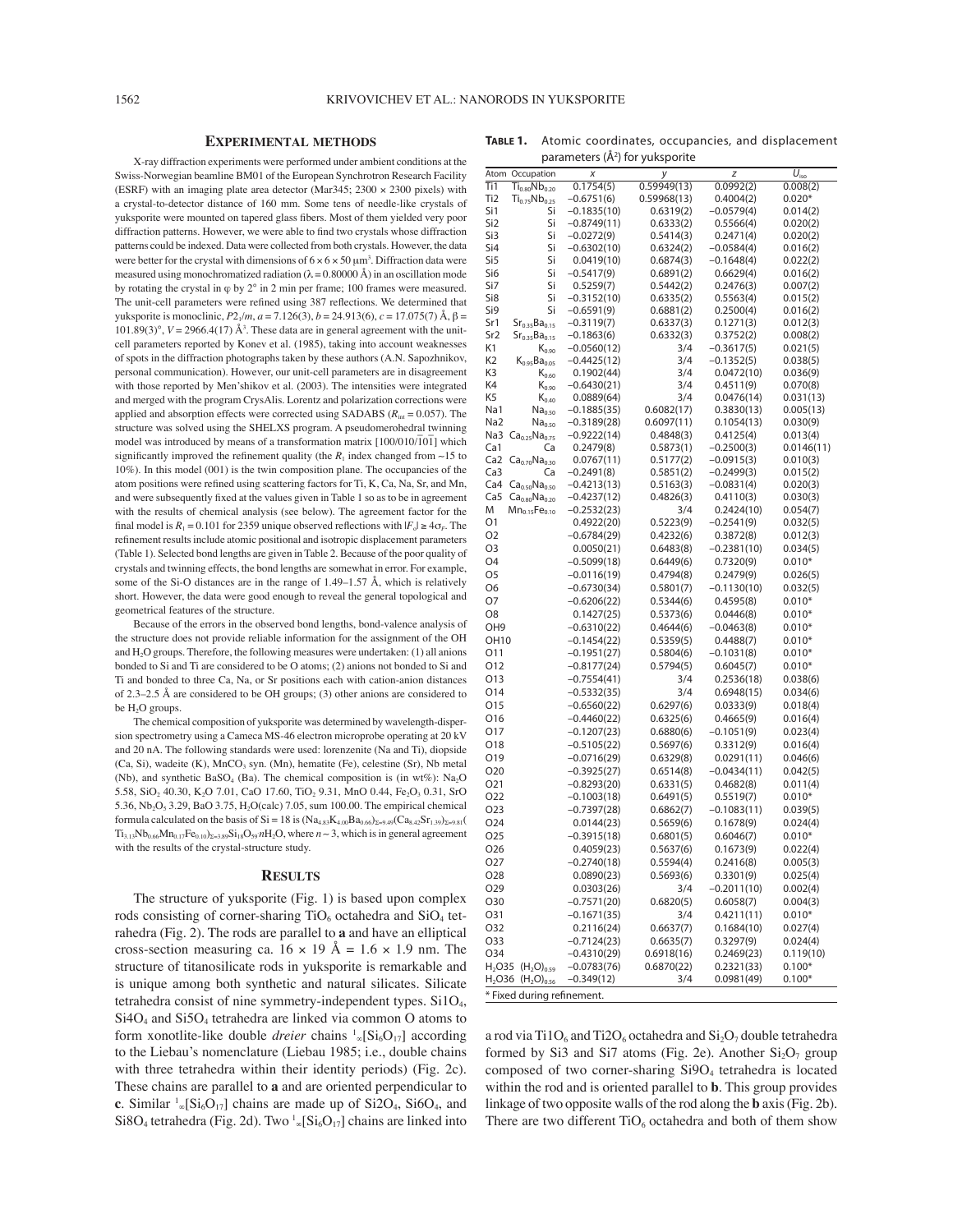|                                      | TABLE 2. Selected bond lengths (Å) in the structure of yuksporite |                        |                                          |                          |                 |  |  |
|--------------------------------------|-------------------------------------------------------------------|------------------------|------------------------------------------|--------------------------|-----------------|--|--|
| Ti1-08                               | 1.80(1)                                                           | Sr1-H <sub>2</sub> O35 | 2.55(6)                                  | Na3-OH10                 | 2.22(2)         |  |  |
| Ti1-015                              | 1.96(2)                                                           | Sr1-019                | 2.63(2)                                  | Na3-OH10                 | 2.37(1)         |  |  |
| Ti1-032                              | 1.97(2)                                                           | Sr1-015                | 2.64(2)                                  | Na3-O12                  | 2.42(2)         |  |  |
| Ti1-024                              | 1.99(2)                                                           | Sr1-O27                | 2.67(1)                                  | Na3-O2                   | 2.42(2)         |  |  |
| Ti1-026                              | 2.02(2)                                                           | Sr1-034                | 2.78(4)                                  | Na3-O7                   | 2.47(2)         |  |  |
| Ti1-019                              | 2.09(2)                                                           | Sr1-OH9                | 2.80(2)                                  | Na3-O28                  | 2.54(2)         |  |  |
| <ti1-o></ti1-o>                      | 1.97                                                              | Sr1-O24                | 2.84(2)                                  | Na3-O5                   | 2.76(2)         |  |  |
|                                      |                                                                   | Sr1-O26                | 2.85(2)                                  | $<$ Na3- $\phi$ >        | 2.46            |  |  |
| Ti2-07                               | 1.91(2)                                                           | Sr1-O20                | 2.88(2)                                  |                          |                 |  |  |
| Ti2-O21                              | 1.94(1)                                                           | Sr1-H <sub>2</sub> O36 | 2.94(2)                                  | $Ca1-06$                 | 2.30(2)         |  |  |
| Ti2-016                              | 1.96(2)                                                           | $<$ Sr1- $\phi$ >      | 2.76                                     | $Ca1-O4$                 | 2.31(2)         |  |  |
| Ti2-018                              | 1.98(2)                                                           |                        |                                          | $Ca1-O3$                 | 2.34(2)         |  |  |
| Ti2-033                              | 1.98(2)                                                           | Sr2-O16                | 2.65(2)                                  | Ca1-O5                   | 2.37(2)         |  |  |
| Ti2-O28<br>$<$ Ti2-O $>$             | 2.00(2)                                                           | Sr2-O21                | 2.71(1)                                  | $Ca1-O1$                 | 2.39(2)         |  |  |
|                                      | 1.96                                                              | Sr2-OH10<br>Sr2-O28    | 2.72(2)<br>2.76(2)                       | Ca1-012<br>$<$ Ca1-O $>$ | 2.44(1)<br>2.36 |  |  |
| Si1-011                              | 1.49(2)                                                           | Sr2-O18                | 2.77(2)                                  |                          |                 |  |  |
| Si1-019                              | 1.54(2)                                                           | Sr2-O27                | 2.90(1)                                  | $Ca2-O8$                 | 2.33(2)         |  |  |
| Si1-O20                              | 1.63(2)                                                           | Sr2-O34                | 2.90(4)                                  | $Ca2-O8$                 | 2.34(2)         |  |  |
| Si1-017                              | 1.72(2)                                                           | Sr2-O22                | 2.98(1)                                  | Ca2-O6                   | 2.45(2)         |  |  |
| $<$ Si1-O>                           | 1.60                                                              | Sr2-O31                | 3.01(1)                                  | Ca2-OH9                  | 2.46(2)         |  |  |
|                                      |                                                                   | $Sr2-H2O35$            | 3.02(6)                                  | Ca2-011                  | 2.46(2)         |  |  |
| Si2-012                              | 1.58(2)                                                           | $<$ Sr2- $\phi$ >      | 2.84                                     | Ca2-O24                  | 2.47(2)         |  |  |
| Si2-O21                              | 1.61(2)                                                           |                        |                                          | $Ca2-O5$                 | 2.61(2)         |  |  |
| Si2-O30                              | 1.61(2)                                                           | K1-O29                 | 2.68(2)                                  | $<$ Ca2- $\phi$ >        | 2.45            |  |  |
| Si2-O22                              | 1.64(2)                                                           | K1-030                 | $2.86(2) \times 2$                       |                          |                 |  |  |
| $<$ Si2-O $>$                        | 1.61                                                              | K1-022                 | $2.90(1) \times 2$                       | $Ca3-O2$                 | 2.31(2)         |  |  |
|                                      |                                                                   | K1-O25                 | $2.92(1) \times 2$                       | $Ca3-O4$                 | 2.35(2)         |  |  |
| Si3-05                               | 1.55(2)                                                           | K1-O3                  | $3.27(2) \times 2$                       | $Ca3-O3$                 | 2.38(2)         |  |  |
| Si3-O24                              | 1.57(2)                                                           | $<$ K1-O>              | 2.95                                     | $Ca3-O1$                 | 2.41(2)         |  |  |
| Si3-O28                              | 1.64(2)                                                           |                        |                                          | $Ca3-O5$                 | 2.45(2)         |  |  |
| Si3-O27                              | 1.80(1)                                                           | K <sub>2</sub> -017    | $2.73(2) \times 2$                       | Ca3-O11                  | 2.46(2)         |  |  |
| $<$ Si3-O $>$                        | 1.64                                                              | K <sub>2</sub> -023    | $2.76(2) \times 2$                       | $<$ Ca3-O $>$            | 2.39            |  |  |
|                                      |                                                                   | K2-014                 | 2.84(3)                                  |                          |                 |  |  |
| Si4-06                               | 1.60(2)                                                           | K2-O20                 | $2.90(2) \times 2$                       | Ca4-OH9                  | 2.17(2)         |  |  |
| Si4-015                              | 1.62(2)                                                           | $<$ K2-O>              | 2.80                                     | Ca4-OH9                  | 2.22(2)         |  |  |
| Si4-O23                              | 1.69(2)                                                           |                        |                                          | Ca4-011                  | 2.34(2)         |  |  |
| Si4-O20                              | 1.73(2)                                                           | K3-O32                 | $2.97(2) \times 2$                       | Ca4-O6                   | 2.37(2)         |  |  |
| $<$ Si4-O $>$                        | 1.66                                                              | K3-015                 | $3.22(2) \times 2$                       | $Ca4-O8$                 | 2.37(2)         |  |  |
|                                      |                                                                   | K3-H <sub>2</sub> O36  | 3.22(9)                                  | Ca4-O26                  | 2.47(2)         |  |  |
| Si5-O3                               | 1.57(2)                                                           | K3-O23                 | $3.22(3) \times 2$                       | Ca4-01                   | 2.86(2)         |  |  |
| Si5-O23                              | 1.65(2)                                                           | <К3-ф>                 | 3.15                                     | <Са4-ф>                  | 2.40            |  |  |
| Si5-O29                              | 1.67(1)                                                           |                        |                                          |                          |                 |  |  |
| Si5-017                              | 1.69(2)                                                           | K4-033                 | $2.96(2) \times 2$                       | Ca5-O7                   | 2.19(2)         |  |  |
| $<$ Si5-O $>$                        | 1.65                                                              | K4-O16                 | $3.23(2) \times 2$                       | Ca5-O7                   | 2.21(2)         |  |  |
|                                      |                                                                   | K4-021                 | $3.24(2) \times 2$                       | $Ca5-O2$                 | 2.31(2)         |  |  |
| Si6-O4                               | 1.60(2)                                                           | K4-013                 | 3.30(3)                                  | Ca5-OH10<br>Ca5-O12      | 2.36(2)         |  |  |
| Si6-014<br>Si6-O25                   | 1.61(1)                                                           | K4-O25<br>K4-O30       | $3.34(2) \times 2$<br>$3.38(2) \times 2$ | Ca5-O18                  | 2.37(2)         |  |  |
| Si6-O30                              | 1.62(1)                                                           | $<$ K4-O $>$           | 3.24                                     | $Ca5-O1$                 | 2.57(2)         |  |  |
| $<$ Si6-O $>$                        | 1.65(2)<br>1.62                                                   |                        |                                          | $<$ Ca5- $\phi$ >        | 2.63(2)<br>2.38 |  |  |
|                                      |                                                                   | K5-032                 | $2.98(2) \times 2$                       |                          |                 |  |  |
| Si7-O27                              | 1.50(1)                                                           | K5-019                 | $3.13(3) \times 2$                       |                          |                 |  |  |
| Si7-026                              | 1.54(2)                                                           | K5-017                 | $3.13(3) \times 2$                       |                          |                 |  |  |
| Si7-O18                              | 1.63(2)                                                           | <k5-o></k5-o>          | 3.08                                     |                          |                 |  |  |
| Si7-01                               | 1.67(2)                                                           |                        |                                          |                          |                 |  |  |
| $<$ Si7-O>                           | 1.59                                                              | Na1-OH10               | 2.11(4)                                  |                          |                 |  |  |
|                                      |                                                                   | Na1-018                | 2.48(3)                                  |                          |                 |  |  |
| Si8-O25                              | 1.58(1)                                                           | Na1-O28                | 2.53(3)                                  |                          |                 |  |  |
| Si8-O22                              | 1.60(2)                                                           | Na1-O16                | 2.62(3)                                  |                          |                 |  |  |
| Si8-016                              | 1.62(2)                                                           | Na1-O27                | 2.66(3)                                  |                          |                 |  |  |
| Si8-O2                               | 1.72(2)                                                           | Na1-O21                | 2.74(3)                                  |                          |                 |  |  |
| $<$ Si8-O $>$                        | 1.63                                                              | Na1-O22                | 3.00(2)                                  |                          |                 |  |  |
|                                      |                                                                   | <na1-ф></na1-ф>        | 2.59                                     |                          |                 |  |  |
| Si9-033                              | 1.61(2)                                                           |                        |                                          |                          |                 |  |  |
| Si9-032                              | 1.62(2)                                                           | Na2-OH9                | 2.10(3)                                  |                          |                 |  |  |
| Si9-O34                              | 1.64(2)                                                           | Na2-O19                | 2.47(3)                                  |                          |                 |  |  |
| Si9-O13                              | 1.70(1)                                                           | Na2-O15                | 2.51(3)                                  |                          |                 |  |  |
| <si9-o></si9-o>                      | 1.64                                                              | Na2-O27                | 2.60(2)                                  |                          |                 |  |  |
|                                      |                                                                   | Na2-O24                | 2.63(3)                                  |                          |                 |  |  |
| M-034                                | $1.94(3) \times 2$                                                | Na2-O26                | 2.67(3)                                  |                          |                 |  |  |
| $M-H2O35$                            | $2.03(5) \times 2$                                                | Na2-O20                | 2.70(3)                                  |                          |                 |  |  |
| M-H <sub>2</sub> O36                 | 2.42(8)                                                           | $<$ Na2- $\phi$ >      | 2.53                                     |                          |                 |  |  |
| $ M-\phi\rangle$                     | 2.07                                                              |                        |                                          |                          |                 |  |  |
| $*$ $\phi$ = O, OH, H <sub>2</sub> O |                                                                   |                        |                                          |                          |                 |  |  |



**FIGURE 1.** The crystal structure of yuksporite (**a**) and arrangement of titanosilicate nanorods along  $\bf{a}$  (**b**). Legend: TiO<sub>6</sub> octahedra = crosshatched;  $SiO_4$  tetrahedra = lined;  $Ca\phi_n$  polyhedra = shaded; K, Sr, and Na cations are shown as white circles;  $H<sub>2</sub>O$  groups are shown as gray circles.

an out-of-center distortion of octahedral geometry typical for the  $d^0$  transitional metal cations (Kunz and Brown 1995). These octahedra are predominantly occupied by Ti, however, some admixture of Nb into this site should also be taken into account. Of the six O atoms coordinating the  $Ti<sup>4+</sup>$  cations, five are shared with silicate tetrahedra, and one is not. The O atoms of this type form a shortened Ti-O bond. The total composition of a rod is  ${(Ti, Nb)_4(O, OH)_4[Si_6O_{17}]_2[Si_2O_7]_3}.$  Note that the titanosilicate rod is negatively charged; thus the structure contains additional cations for charge balance.

The  $\{(\text{Ti},\text{Nb})_4(\text{O},\text{OH})_4[\text{Si}_6\text{O}_{17}]_2[\text{Si}_2\text{O}_7]_3\}$  nanorods are porous. The internal pores are defined by eight-membered rings (8MR) oriented perpendicular to (100). Their free diameter estimated as the distance between O atoms across the ring minus 2.7 Å (two oxygen radii taken as 1.35 Å) is 3.2 Å. These 8MRs consist of two octahedra and six tetrahedra each (Fig. 2b). Within the rod, the 8MRs are arranged in two parallel internal channels separated by the  $Si<sub>2</sub>O<sub>7</sub>$  groups formed by  $Si<sub>9</sub>O<sub>4</sub>$  tetrahedra. From the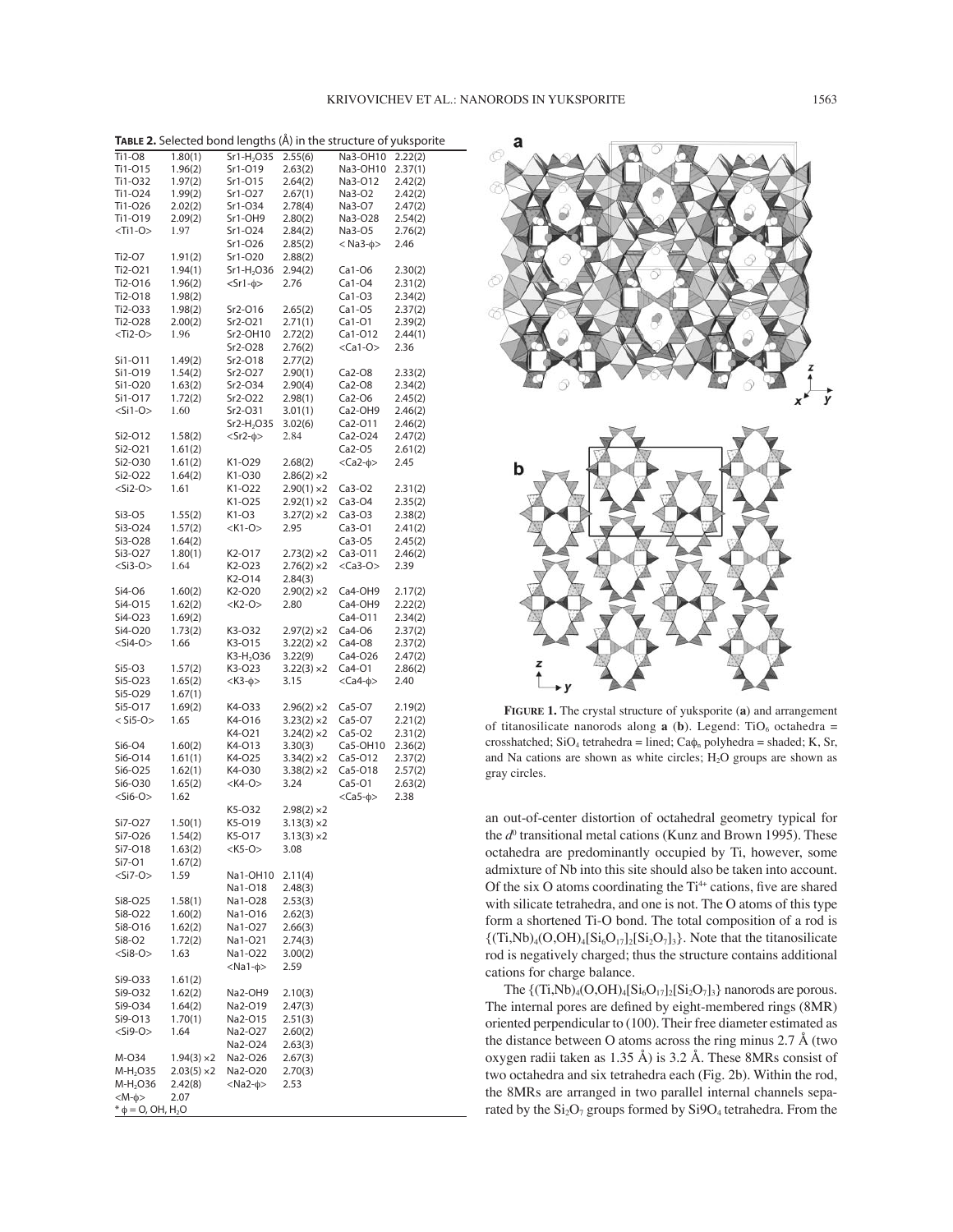

**FIGURE 2.** Structure of titanosilicate nanorods in yuksporite: view from the side (**a**) and from the top (**b**); two xonotlite-like  $[S_i_0O_{17}]$  chains (**c**, **d**) form walls of nanorods perpendicular to **c**; TiO<sub>6</sub> octahedra, Si<sub>2</sub>O<sub>7</sub> groups and halves of the xonotlite chains form walls of nanorods perpendicular to  $\mathbf{b}$  (**e**). Legend: TiO<sub>6</sub> octahedra = crosshatched; SiO<sub>4</sub> tetrahedra = lined. The numbers in circles correspond to the numbers of Ti and Si atoms in Table 1.

outside, the rods are bounded by 8MRs formed solely by silicate tetrahedra (Fig. 2c). The plane of these rings is parallel to (001); their apertures have an elliptical section with free diameters of  $2.3 \times 4.4$  Å. Other outside rings are 6MRs as shown in Figure 2e. These rings consist of two octahedra and four tetrahedra and have a free diameter of ca. 2.3 Å.

The interior of the titanosilicate nanorods is occupied by alkali metal cations (Na1, Na2, K1-K5) and  $H<sub>2</sub>O$  molecules. In addition, there is a low-occupancy M site located within the rod between two  $Si<sub>2</sub>O<sub>7</sub>$  groups formed by Si9 atoms. This position has a square pyramidal coordination and provides additional blockage between the two internal channels parallel to **a**. In the structure, the  $\{(\text{Ti},\text{Nb})_4(\text{O},\text{OH})_4[\text{Si}_6\text{O}_{17}]_2[\text{Si}_2\text{O}_7]_3\}$  rods are separated by walls composed of Ca coordination polyhedra. The walls are parallel to (010) and provide linkage of the rods into a three-dimensional structure.

Taking into account all atomic positions, the structural formula of yuksporite should be written as  $Sr<sub>1.40</sub>Ba<sub>0.65</sub>K<sub>3.75</sub>Ca<sub>8.50</sub>$  $Na<sub>5.50</sub>Mn<sub>0.15</sub>Fe<sub>0.10</sub>$  {(Ti,Nb)<sub>4</sub>(O,OH)<sub>4</sub>[Si<sub>6</sub>O<sub>17</sub>]<sub>2</sub>[Si<sub>2</sub>O<sub>7</sub>]<sub>3</sub>}(H<sub>2</sub>O,OH)<sub>3</sub>. A simplified formula may be written as  $(Sr, Ba)_{2}K_{4}(Ca,Na)_{14}(\Box)$  $Mn$ ,Fe){ $(Ti, Nb)_{4}(O, OH)_{4}[Si_{6}O_{17}]_{2}[Si_{2}O_{7}]_{3}\} (H_{2}O, OH)_{n}$ , where *n*  $~\sim$  3 ( $\square$  = vacancy). This formula is in good agreement with the results of the chemical analysis given above. Moreover, it is in general agreement with the chemical data reported by Konev et al. (1985) for Yakutian yuksporite. On the basis  $Si + Al = 18$ , the empirical chemical formula for the sample studied by Konev et al. (1985) can be written as  $(Na_{3.48}K_{3.67}Ba_{1.58})_{\Sigma=8.73}(Ca_{9.47}Sr_{1.59})_{\Sigma=11.06}$  $(Ti_{3.88}Mn_{0.11}Fe_{0.26})_{\Sigma=4.25}Si_{17.96}Al_{0.04}O_{60.39}F_{4.51}Cl_{0.63}nH_2.$  This formula has many similarities with the formula of the Khibiny sample studied in this work:  $(1)$  the amount of K is about 4 atoms per formula units (apfu), (2) Ca + Na  $\approx$  14, and (3) the amount of Ti is about 4 apfu. However, there are important differences as well: (1) Ba + Sr  $\approx$  3, instead of 2 in our yuksporite and (2) there is a considerable amount of F in the Yakutian yuksporite. The latter allows us to identify yuksporite from the Murun massif (Yakutia) as an F-bearing variety that can potentially be considered as a different mineral species. However, more detailed investigations of the type material of the Yakutian yuksporite are necessary before making final conclusion.

#### **DISCUSSION**

The discovery of titanosilicate nanorods in the structure of yuksporite provides important new information for understanding the structural diversity of titanosilicates and related materials. The structures of natural and synthetic titanosilicates usually consist of either frameworks or layers of corner-sharing  $TiO<sub>6</sub>$ octahedra (or TiO<sub>5</sub> square pyramids) and  $SiO<sub>4</sub>$  tetrahedra (Rocha and Anderson 2000; Krivovichev et al. 2003; Krivovichev and Armbruster 2004). Thus, structures of ETS-4 (Philippou and Anderson 1996; Braunbarth et al. 2000; Nair et al. 2001) and ETS-10 (Anderson et al. 1994; Wang and Jacobson 1999) are based upon chains of  $TiO<sub>6</sub>$  octahedra interlinked by silicate anions, whereas structures of a titanosilicate catalyst JDF-L1 (Roberts et al. 1996) and fresnoite  $Ba_2(TiO)(Si_2O_7)$  (Moore and Louisnathan 1967) consist of layers of TiO<sub>5</sub> square pyramids and  $SiO<sub>4</sub>$  tetrahedra. The structure of jonesite,  $Ba_2(K,Na)[Ti_2(Si_5Al)O_{18}(H_2O)](H_2O)_n$ (Krivovichev and Armbruster 2004) is based upon porous double layers consisting of  $TiO_6$  octahedra and  $SiO_4$  tetrahedra. The structure of ohmilite,  $Sr_3(Ti,Fe^{3+})(O,OH)(Si_2O_6)_2$ 2-3H<sub>2</sub>O (Mizota et al. 1983) contains complex chains of  $Ti(O, OH)_{6}$  octahedra and SiO4 tetrahedra. The titanosilicate nanorods in yuksporite demonstrate new and unusual possibilities in the class of titanosilicate materials, especially in the field of synthesis of titanosilicatebased oxide nanorods with potential technological applications (Patzke et al. 2002).

Titanium phyllosilicate minerals have recently attracted attention due to their interesting modular crystal chemistry (Ferraris 1997; Ferraris et al. 2004). Men'shikov et al. (2003) suggested that yuksporite and the related mineral eveslogite belong to the astrophyllite-group minerals and that their structures contain titanosilicate heteropolyhedral layers. This study has demonstrated that, at least for yuksporite, this hypothesis could not be confirmed.

#### **ACKNOWLEDGMENTS**

We are grateful to P. Burns, G. Ferraris, and R. Downs for useful comments on the manuscript. S.V.K. thanks the Alexander von Humboldt Foundation and the Swiss National Science Foundation (grant 20-65084.01 to T.A., Crystal Chemistry of Minerals) for financial support.